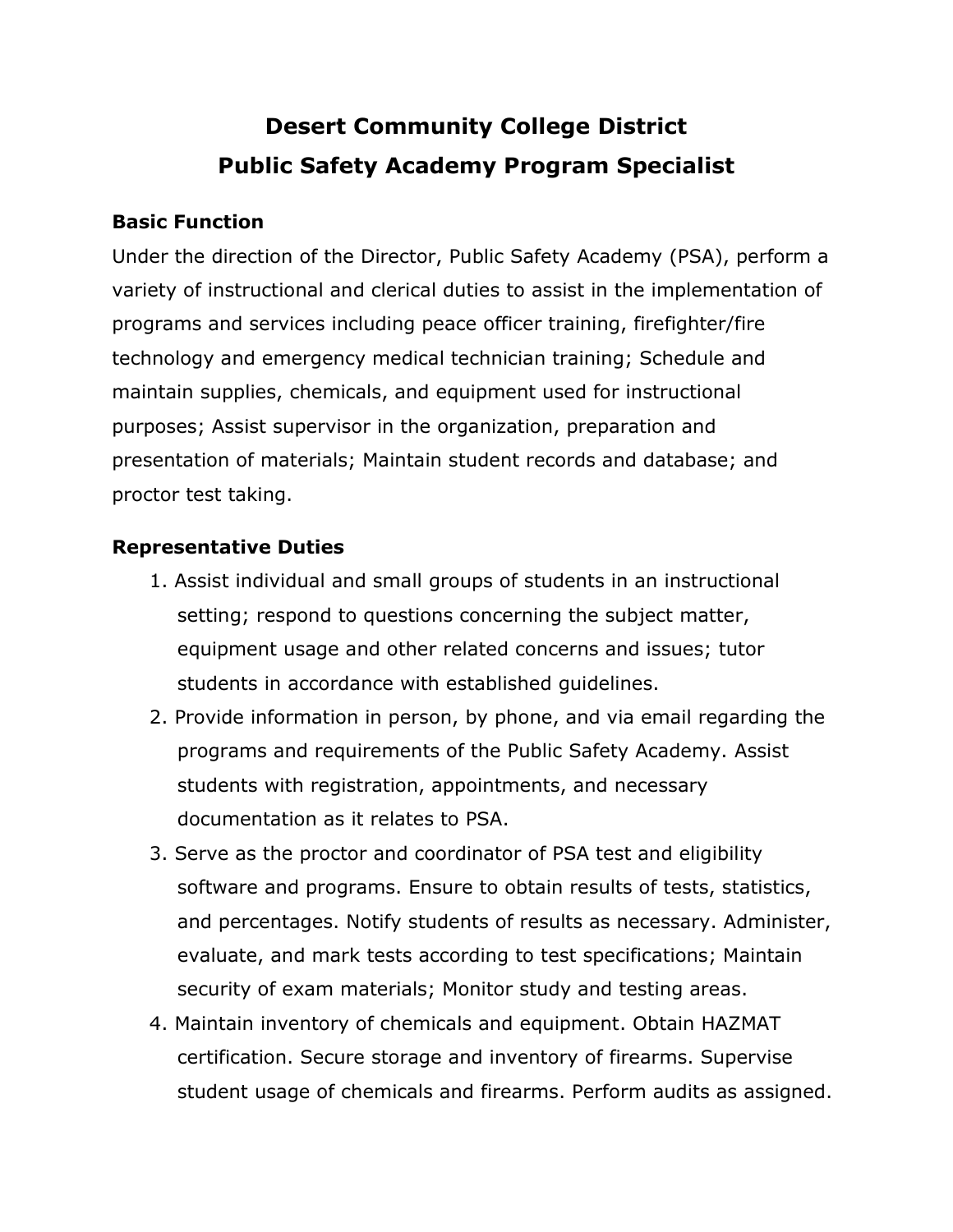- 5. Perform routine maintenance of PSA equipment, firearms, and vehicles. Remove, replace, or repair defective equipment. Create work orders for equipment and vehicles as necessary.
- 6. Utilize document imagining equipment and computerized systems to maintain student files. Instruct others on regulations, policies, and usage of software. Upload and print documents for student information packets.
- 7. Assist Director in the organization, preparation and presentation of instructional materials; Assist in overseeing and guiding assigned activities and learning sessions.
- 8. Maintain accurate records of student progress and attendance; Maintain various students files and databases as assigned.
- 9. Prepare a variety of instructional materials; Set up and operate various audio-visual, computer and other teaching aids as assigned; Set up desks, chairs, cones, and other materials for laboratory exercises; Assist students in utilizing instructional equipment and programmed materials; Orient and monitor students in the use of computers; Remain current concerning instructional software.
- 10. Order and distribute supplies and materials; Maintain an accurate inventory of supplies, materials and equipment for the various programs; Issue and receive instructional materials for assignments.
- 11. Monitor budget expenditures and transfers, and maintain financial records as assigned; Maintain current account balances as assigned.
- 12. Research and compile data for projects and reports; Update course outlines according to specifications; Assist in developing new procedures and forms as necessary. Research, obtain quotes, and make recommendations for equipment and software.
- 13. Update and maintain a webpage with current information for all programs. Create flyers. Design, prepare, order, and disseminate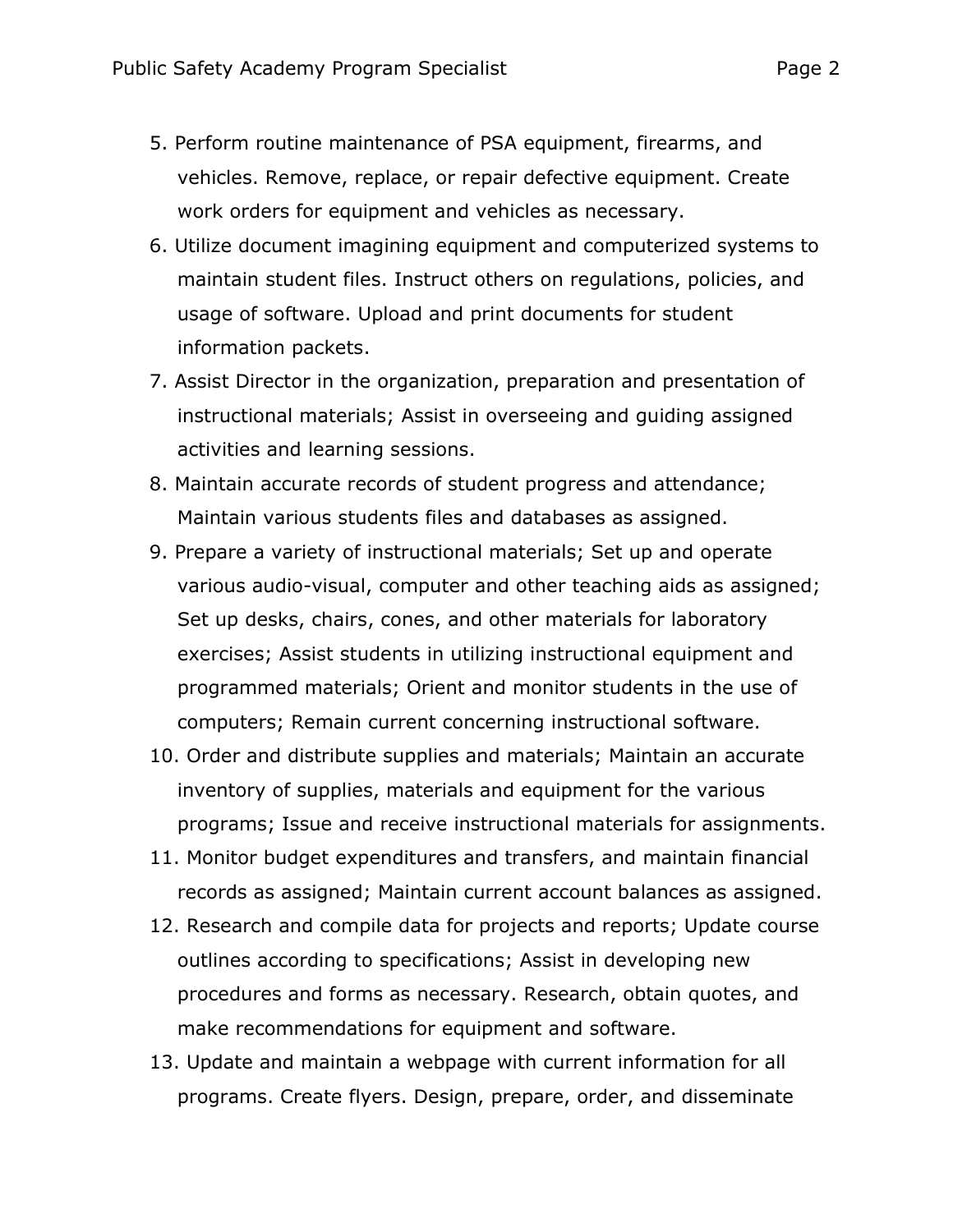promotional materials and presentations. Make presentations as assigned. Ensure accessibility of materials and webpages. Obtain signatures for media release materials. Update social media accounts as assigned.

- 14. Coordinate, schedule, and organize visits and events. Serve as host for speakers and guests, order necessary items for events, create and send invitations, book locations, make payments to vendors and caterers, set flags, and assist as necessary. Maintain social media.
- 15. Perform a variety of clerical duties, including answering telephones, maintaining program files and records, preparing and maintaining instructional materials, and assisting with event coordination and classroom scheduling.
- 16. Maintain and update PSA safety policies, updating materials and laboratory as needed.
- 17. Operate a computer and other assigned office and instructional equipment. *E*

# **Other Functions**

- 18. Attend meetings and assist with minutes and scheduling in coordination with staff, faculty, and leadership.
- 19. Perform related duties as assigned.

# **Knowledge and Abilities**

# **Knowledge of:**

Public Safety Academy programs including, but not limited to Peace Officer Standards and Training (POST), Fire Technology, and Emergency Medical Technician. Laws, policies, procedures, and regulations associated with the District and PSA programs; Chemical agents and firearms, coordinating safety protocols; Presentation skills, instructional materials and tutorial techniques; Basic reference materials and effective study techniques;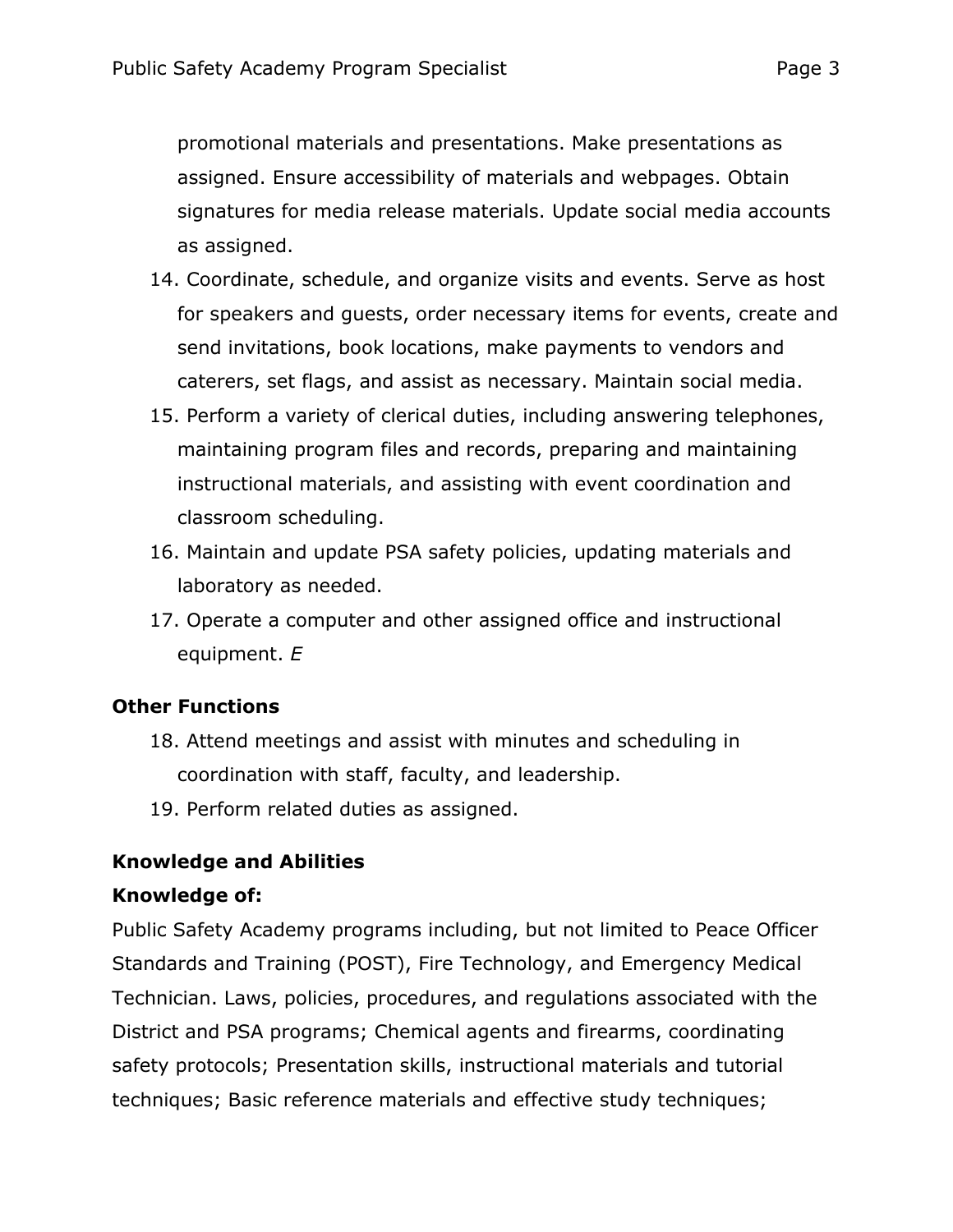Record-keeping and database techniques; Modern office practices, procedures and equipment; Imagining scanning systems and software, testing and training systems and software, proper methods of storing chemical equipment, materials and supplies; Technical aspects of the field; Interpersonal skills using tact, patience and courtesy. Understanding and sensitivity to a diverse population.

#### **Ability to:**

Learn and understand applicable District, local and state policies, regulations and procedures; Ability to organize and coordinate activities, events, and functions of PSA, Operate and maintain a variety of specialized tools and equipment; Ability to multitask, meet schedules, and timelines; Make calculations quickly and accurately; Understand written and oral directions; Perform a variety of instructional and clerical duties to assist in the implementation of PSA programs and services; Schedule and maintain supplies and equipment used for instructional purposes; Assist Director in the organization, preparation and dissemination of materials and presentations; Learn methods and procedures to be followed in an instructional situation; Perform routine clerical work; Set up, design and operate assigned departmental equipment; Read, understand, interpret and apply department rules, policies and materials relating to the field; Provide instructional assistance and information to students on the availability and uses of instructional materials and equipment; Communicate effectively both orally and in writing in person and on the telephone; Operate a computer and a variety of office and instructional equipment; Determine appropriate action within clearly defined guidelines using diplomacy and good judgment; Establish and maintain cooperative and effective working relationships with persons from diverse backgrounds; ability to lift 25 pounds, reach overhead, above the shoulders and horizontally; Bend at the waist; Stand and sit for